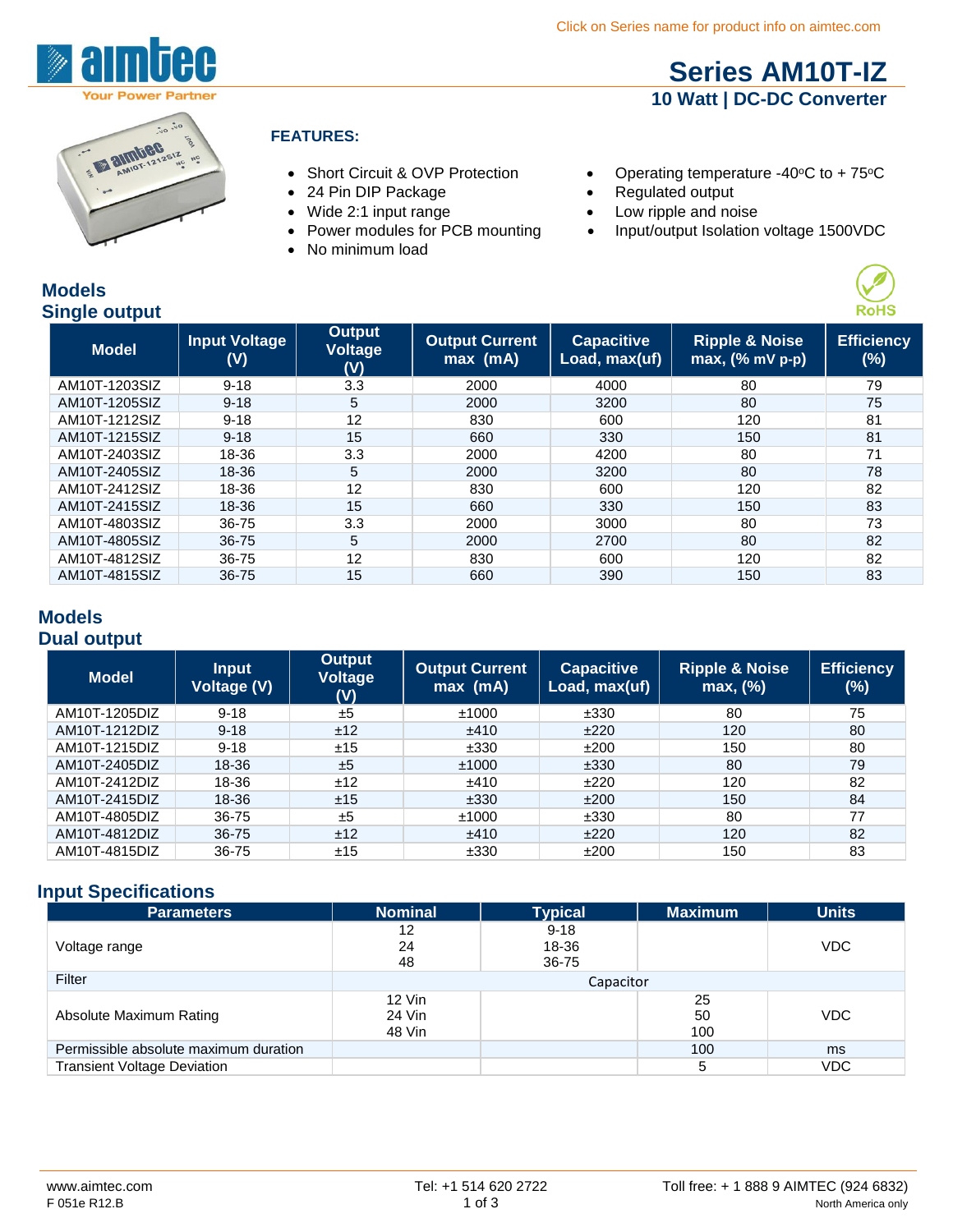

# **Series AM10T-IZ**

## **10 Watt | DC-DC Converter**

#### **Isolation Specifications**

| <b>Parameters</b>  | <b>Conditions</b> | Tvpical | <b>Rated</b> | Units       |
|--------------------|-------------------|---------|--------------|-------------|
| Tested I/O voltage | 60 sec            |         | 1500         | VDC         |
| Resistance         |                   | 1000    |              | <b>MOhm</b> |
| Capacitance        |                   | 470     |              | рF          |

### **Output Specifications**

| <b>Parameters</b>                | <b>Conditions</b>                  | <b>Typical</b>                     | <b>Maximum</b> | <b>Units</b>  |  |  |
|----------------------------------|------------------------------------|------------------------------------|----------------|---------------|--|--|
| Voltage accuracy                 |                                    | ±2                                 |                | $\frac{9}{6}$ |  |  |
| Short Circuit protection         | Continuous                         |                                    |                |               |  |  |
| <b>Short Circuit restart</b>     | Auto recovery                      |                                    |                |               |  |  |
| Over voltage protection          | Zener diode clamp                  | >110%                              |                | <b>VDC</b>    |  |  |
| Over load protection             | Auto recovery                      | Over 110% full load                |                |               |  |  |
| Line voltage regulation          | HL-LL                              | ±0.5                               |                | %             |  |  |
| Load voltage regulation (Single) | $0 - 100\%$ full load              | ±0.5                               |                | %             |  |  |
| Load voltage regulation (Dual)   | $0 - 100\%$ full load              | ±2                                 |                | $\%$          |  |  |
| Temperature coefficient          |                                    | ±0.05                              |                | $%$ /°C       |  |  |
| Ripple & Noise                   | 3.3 & 5V models<br>12 & 15V models | $80 \text{ mV}$ p-p<br>1% Vout p-p |                | mV            |  |  |

#### **General Specifications**

| <b>Parameters</b>      | <b>Conditions</b>                                                                     | <b>Typical</b>  | <b>Maximum</b> | <b>Units</b> |
|------------------------|---------------------------------------------------------------------------------------|-----------------|----------------|--------------|
| Switching frequency    | 100% load                                                                             | 300             |                | <b>KHz</b>   |
| Operating temperature  | Derating above +50 °C                                                                 | $-40$ to $+75$  |                | ∘C           |
| Storage temperature    |                                                                                       | $-55$ to $+115$ |                | °C           |
| Case Temperature       |                                                                                       |                 | $+95$          | °C           |
| Cooling                | Free air convection                                                                   |                 |                |              |
| Humidity               |                                                                                       |                 | 95             | $\%$         |
| Case material          | Nickel coated cooper                                                                  |                 |                |              |
| Weight                 |                                                                                       | 18              |                | g            |
| Dimensions (L x W x H) | 1.25 x 0.80 x 0.40 inches<br>31.80 x 20.30 x 10.20 mm<br>Tolerance ±0.02 inch, ±0.5mm |                 |                |              |
| <b>MTBF</b>            | $>$ 700 000 hrs (MIL-HDBK -217F, Ground Benign, t=+25 $\degree$ C)                    |                 |                |              |

NOTE: All specifications in this datasheet are measured at an ambient temperature of 25°C, humidity<75%, nominal input voltage and at rated output load unless otherwise specified.

## **Safety Specifications**

| <b>Standards</b> |                          |
|------------------|--------------------------|
| Agency approvals | UL (pending)             |
| Safety           | <b>EN 55022, class A</b> |
|                  | EN 55024                 |